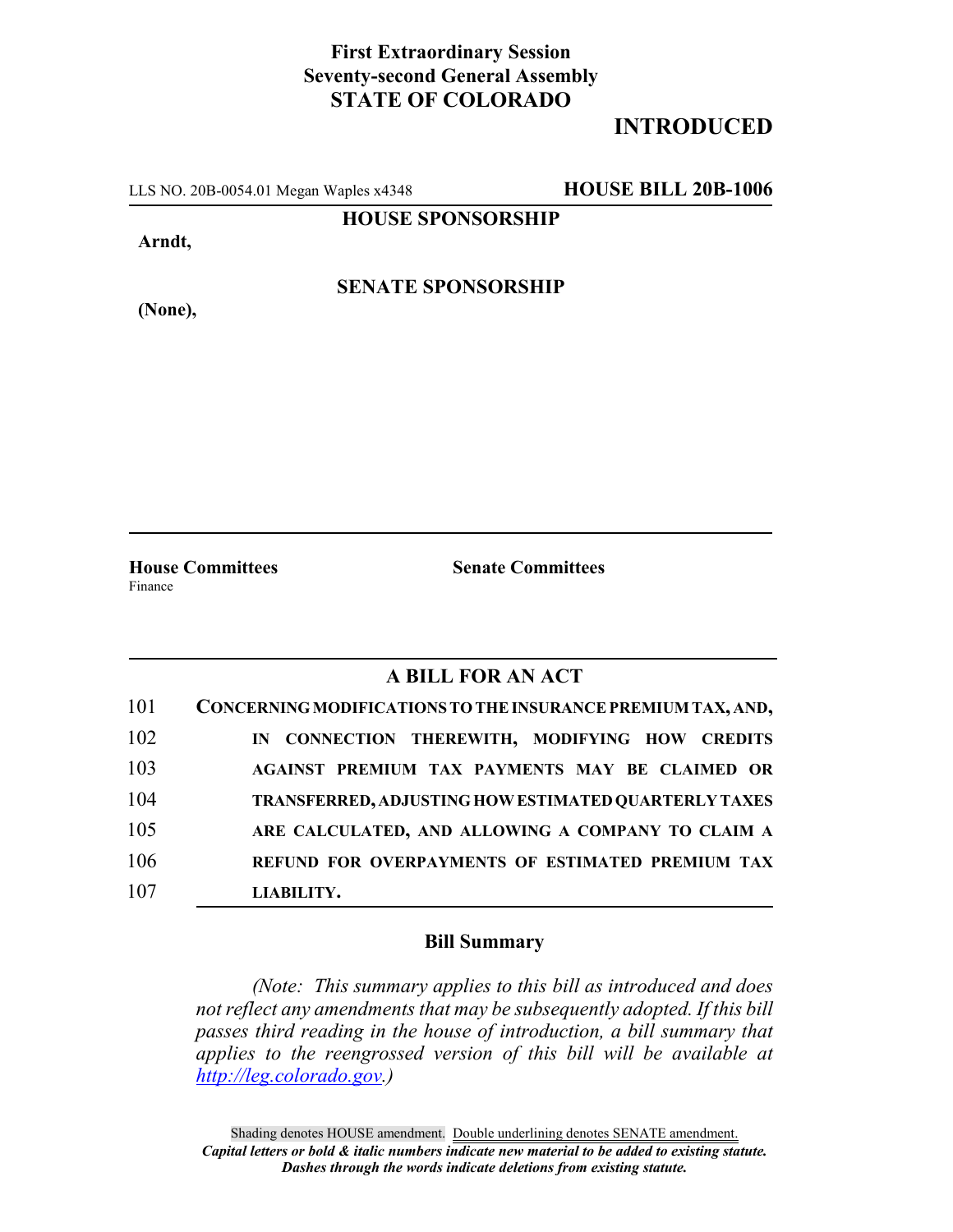The bill:

- ! Adjusts how calendar quarter estimates of the tax on insurance premiums are calculated and allows the payment for the first calendar quarter of a year to be adjusted to reflect the claiming of an allowable tax credit or previous estimated payments;
- ! Allows a company that has overpaid on its estimated premium tax liability to either apply the overpayment to future estimated payments or claim a refund; except that the company may not claim a refund for any overpayment that is due to claiming a nonrefundable tax credit;
- ! Allows a taxpayer to claim a small business recovery tax credit or an affordable housing tax credit against estimated tax payments; and
- Provides for the transfer of small business recovery tax credits among affiliates.
- 1 *Be it enacted by the General Assembly of the State of Colorado:*
- 2 **SECTION 1.** In Colorado Revised Statutes, 10-3-209, **amend** 3 (3)(b), (3)(c), and (3)(d) as follows:
- 

#### 4 **10-3-209. Tax on premiums collected - exemptions - penalties.**

 (3) (b) Such estimated taxes shall become due and payable on the last day of the month following the close of any calendar quarter of the year, except for the fourth quarter which shall be due March 1 and shall include adjustments for the preceding calendar year. Any company failing or refusing to pay such estimated taxes for more than thirty days after the time specified shall be liable to a penalty of up to one hundred dollars for each additional day of delinquency, to be assessed by the commissioner. Failure of a company to make quarterly payments, if required, each payment to be of at least one-fourth of either the total tax paid during the preceding calendar year or eighty percent of the actual quarterly tax for 15 the current calendar year, whichever is greater LESSER, shall be considered and treated the same as a failure or refusal to pay the estimated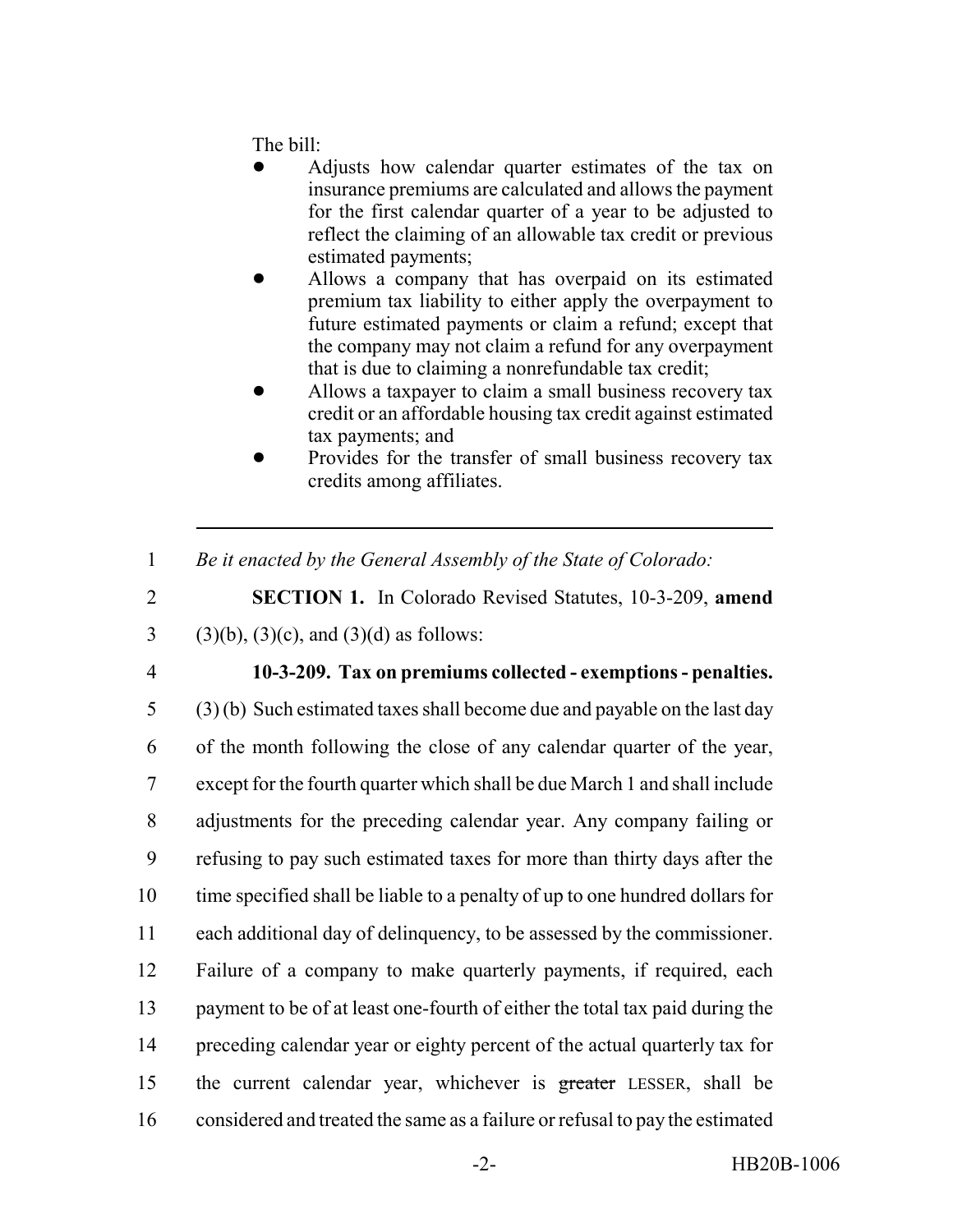taxes and shall subject the company to the penalties provided in this 2 paragraph SUBSECTION  $(3)(b)$ . The amount of estimated taxes and the penalties collected shall be paid to the division of insurance; and the commissioner may suspend the certificate of authority of such delinquent company until such estimated taxes and penalty, should any penalty be imposed, are fully paid.

 (c) Estimated taxes paid pursuant to this subsection (3) shall be based on the estimated amount of taxable premiums during the preceding 9 calendar quarter. Except for the first calendar quarter of any year, Calendar quarter estimates of taxes may include adjustments for any previous calendar quarter estimates of taxes AND ALLOWABLE TAX CREDITS CLAIMED BY THE COMPANY, and estimated taxes shall be paid on the basis of such adjusted estimates.

 (d) Adjustments in payments of estimated taxes for any calendar year shall be made at the time of the filing of the annual statement 16 required under section 10-3-208 and the payment of taxes required by this 17 section. IF, UPON THE FILING OF THE ANNUAL STATEMENT, A COMPANY HAS OVERPAID ITS TAXES FOR ANY CALENDAR YEAR, THE COMPANY MAY EITHER APPLY THE OVERPAYMENT TO ITS CALENDAR QUARTER ESTIMATES OF TAXES IN A SUBSEQUENT CALENDAR YEAR OR CLAIM A REFUND FOR THE AMOUNT OF THE OVERPAYMENT; EXCEPT THAT THE COMPANY MAY NOT CLAIM A REFUND FOR ANY OVERPAYMENT THAT IS THE RESULT OF CLAIMING A NONREFUNDABLE TAX CREDIT. If a company claims a refund, it shall file for such refund at the time of filing such annual statement, 25 and, if the commissioner claims a deficiency, he THE COMMISSIONER shall notify the deficient company thereof.

**SECTION 2.** In Colorado Revised Statutes, 24-36-203, **amend**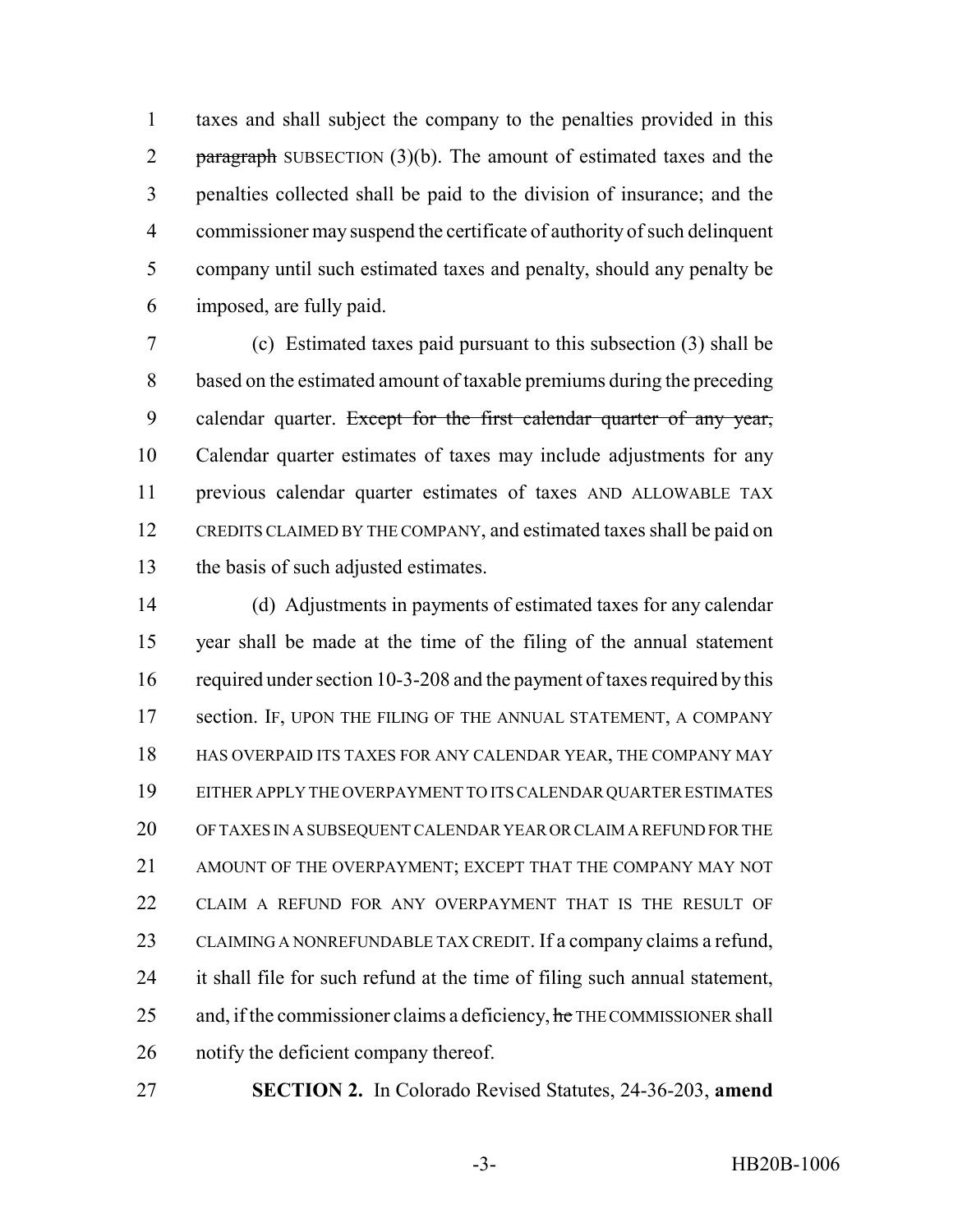(10) as follows:

 **24-36-203. Definitions.** As used in this part 2, unless the context otherwise requires:

 (10) "Qualified taxpayer" means an insurance company authorized to do business in Colorado that has premium tax liability owing to the state and that purchases a tax credit under this part 2. "Qualified taxpayer" also includes an insurance company that receives or assumes a tax credit 8 transferred in accordance with section 24-36-206 (7)(e) or 24-36-207 (6), OR THAT RECEIVES OR ASSUMES A TAX CREDIT AS AN AFFILIATE OF A QUALIFIED TAXPAYER OR TRANSFEREE. FOR PURPOSES OF THIS 11 SUBSECTION (10), "AFFILIATE" HAS THE SAME MEANING AS SET FORTH IN SECTION 10-3-801 (1).

 **SECTION 3.** In Colorado Revised Statutes, 24-36-206, **amend** 14  $(6)(e)$  as follows:

 **24-36-206. Small business recovery tax credits - authorization to issue - terms - report.** (6) On receipt of payment of the sale proceeds, the department shall issue to each qualified taxpayer a tax credit certificate. The tax credit certificate must state all of the following:

 (e) The procedures to be used for transferring or assuming the tax 20 credits in accordance with subsection  $(7)(e)$  of this section or section 21 24-36-207 (6), OR BETWEEN AFFILIATES AS DEFINED IN SECTION 10-3-801 22  $(1);$ 

 **SECTION 4.** In Colorado Revised Statutes, 24-36-207, **amend** 24  $(1)$  and  $(2)$  as follows:

 **24-36-207. Use of small business recovery tax credits - carry over.** (1) For a tax credit certificate issued in fiscal year 2020-21:

27 (a) In calendar BEGINNING IN FISCAL year 2026, the qualified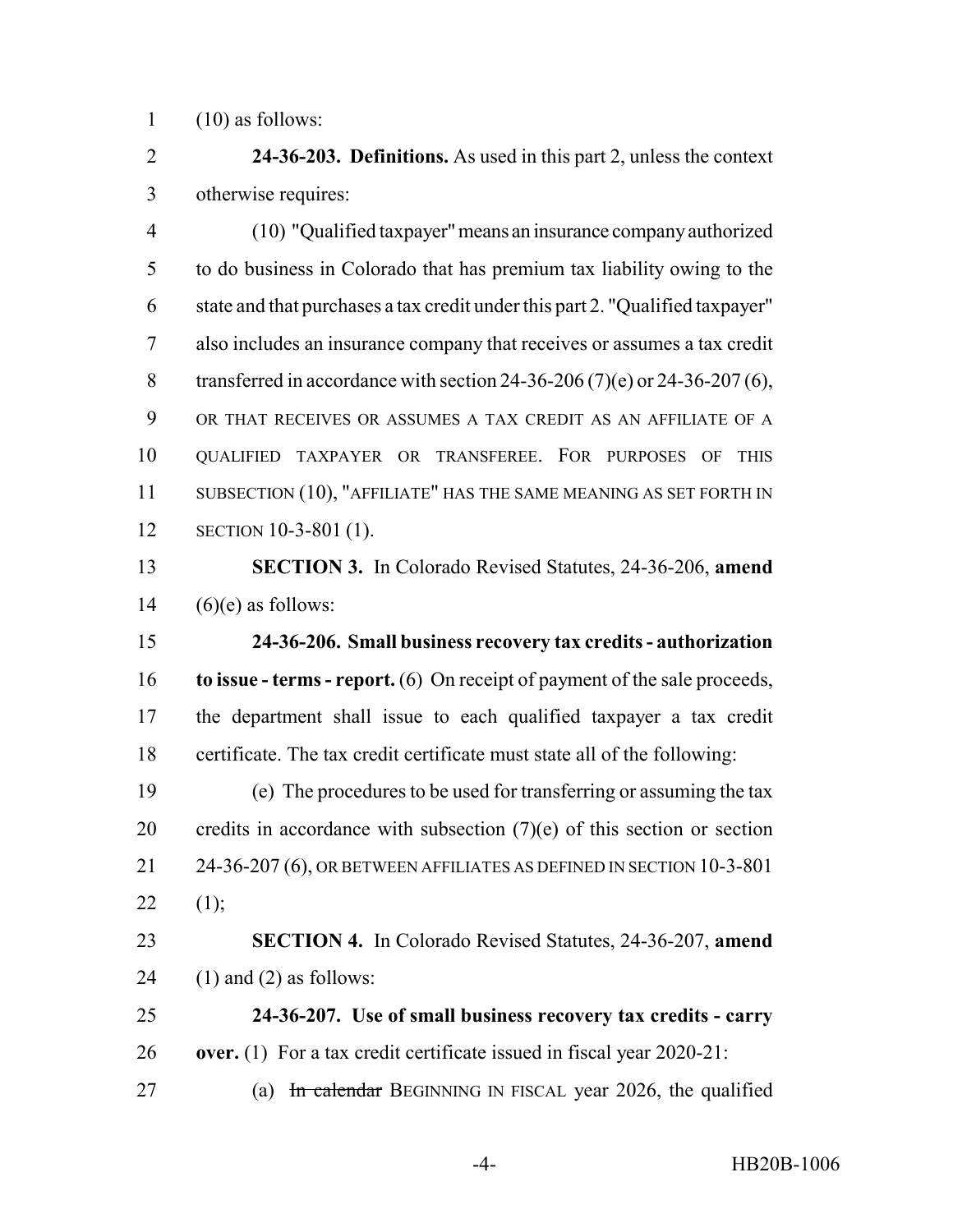taxpayer may claim up to fifty percent of the credit against premium tax 2 liability incurred for a taxable year that begins on or after January  $1,2025$  ON ITS CALENDAR QUARTER ESTIMATED TAX PAYMENTS MADE IN ACCORDANCE WITH SECTION 10-3-209; and

5 (b) Beginning in calendar FISCAL year 2027, the qualified taxpayer may claim the remaining amount of the credit against premium tax 7 liability incurred for a taxable year that begins on or after January  $1,2026$  ON ITS CALENDAR QUARTER ESTIMATED TAX PAYMENTS MADE IN ACCORDANCE WITH SECTION 10-3-209.

 (2) For a tax credit certificate issued in fiscal year 2021-22, 11 beginning in calendar FISCAL year 2028, the qualified taxpayer may claim 12 the credit against premium tax liability incurred for a taxable year that 13 begins on or after January 1, 2027 ON ITS CALENDAR QUARTER ESTIMATED TAX PAYMENTS MADE IN ACCORDANCE WITH SECTION 10-3-209.

 **SECTION 5.** In Colorado Revised Statutes, 39-22-2102, **amend** (6) as follows:

 **39-22-2102. Credit against tax - affordable housing developments.** (6) The allocated credit amount may be taken against the ESTIMATED AND ANNUAL taxes imposed by this article ARTICLE 22 for each taxable year of the credit period. Any amount of credit that exceeds the tax due for a taxable year may be carried forward as a tax credit against subsequent years' ESTIMATED AND ANNUAL income tax liability up to eleven tax years following the tax year in which the allocation was made and must be applied first to the earliest years possible. Any amount of the credit that is not used shall not be refunded to the taxpayer.

 **SECTION 6.** In Colorado Revised Statutes, 39-22-2105, **amend** (1) as follows: